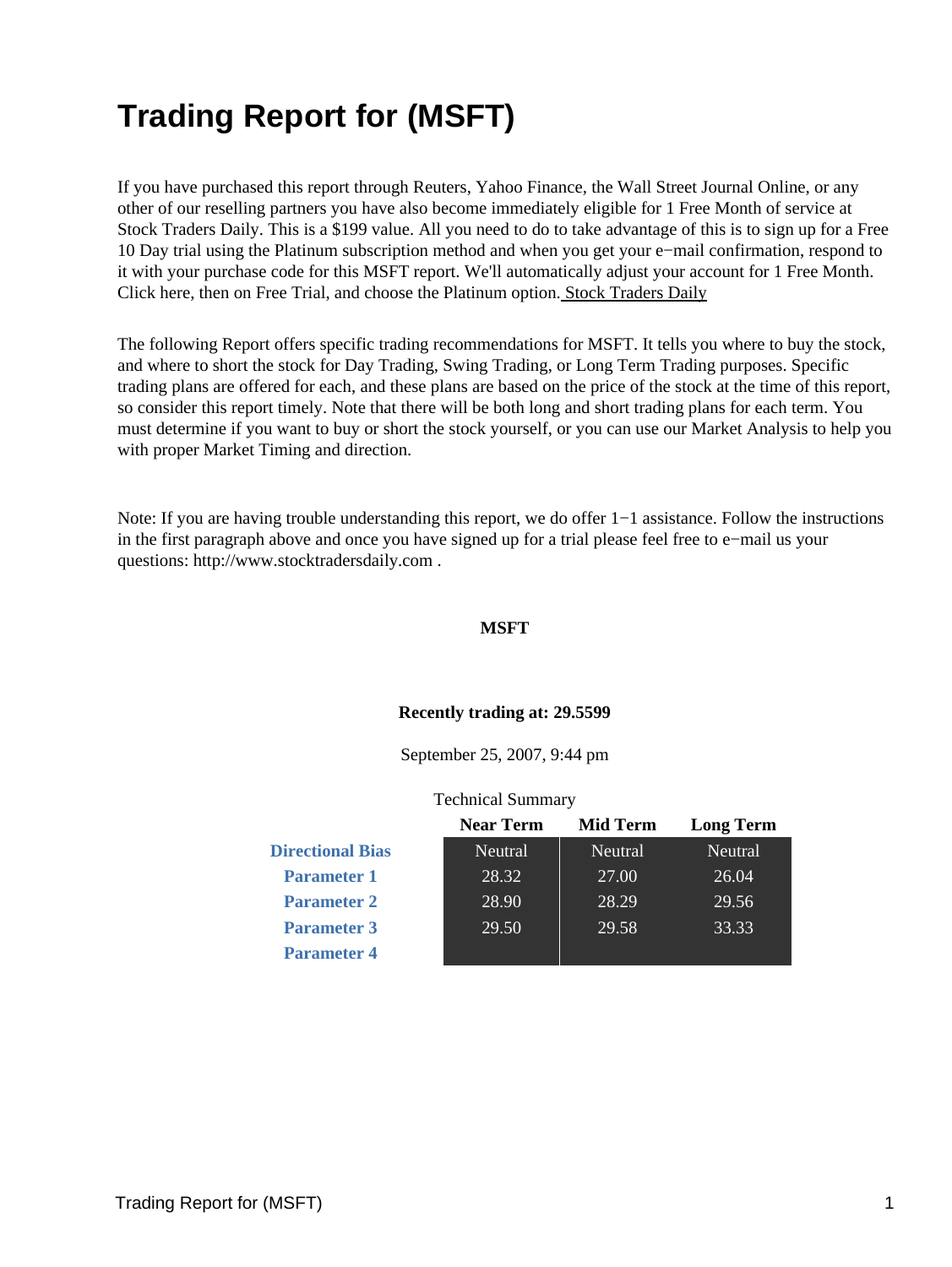#### **Day Trading Plans for MSFT** September 25, 2007, 9:44 pm.

The slope of the near term analysis for MSFT is strong, the slope of the mid term analysis for MSFT is neutral, and the slope of the longer term analysis for MSFT is neutral. When combined with the Technical Summary for MSFT, this directional analysis helps us understand how we should be trading MSFT. The following trading plans were derived using this data and they tell you how to trade the stock. However, they do not tell you whether you should buy or short the stock. You need to know that before you trade. If you do not know already, our Market analysis will help you make long or short decisions.

**Technical Summary:** , 26.04, 27.00, 28.32, 28.90, **29.5599** , 29.58, 33.33, Where 29.5599 = the recent price

# **(Long) Resistance Plan: Buy over 29.58, target 33.33, Stop Loss @ 29.37**

If 29.58 begins to break higher, the technical summary data will suggest a buy of MSFT over 29.58, with an upside target of 33.33. The data also tells us to set a stop loss @ 29.37 in case the stock turns against us. 29.58 is the first level of resistance above 29.5599 , and by rule, any break above resistance is a buy signal. In this case, resistance 29.58 would be breaking higher, so a buy signal would exist.

#### **(Long) Support Plan: Buy near 28.90, target 29.58, Stop Loss @ 28.69**

The technical summary data tells us to buy MSFT near 28.90 with an upside target of 29.58. This data also tells us to set a stop loss @ 28.69 to protect against excessive loss in case the stock begins to move against the trade. 28.90 is the first level of support below 29.5599 , and by rule, any test of support is a buy signal. In this case, support 28.90 would be being tested, so a buy signal would exist.

#### **(Short) Resistance Plan: Short near 29.58, target 28.90, Stop Loss @ 29.79**

The technical summary data is suggesting a short of MSFT if it breaks below 29.58 with a downside target of 28.90. We should have a stop loss in place at 29.79 though in case the stock begins to work against the trade. By rule, any break below support is a short signal. In this case, if resistance 29.58 is breaking lower, a short signal would exist.

# **(Short) Support Plan: Short under 28.90, target 28.32, Stop Loss @ 29.11**

The technical summary data is suggesting a short of MSFT if it breaks below 28.90 with a downside target of 28.32. we should also have a stop loss in place at 29.11 according to the data. 28.90 is first level of support below 29.5599 , and by rule, any break below support is a short signal. In this case, if support 28.90 is breaking lower, a short signal would exist.

**Please Note:** The Trading Plans listed above are based on real time stock prices. However, as time goes by prices change, so please refresh your request if you delay your decisions, because as the Market moves, these Trading Plans may change. They are dynamic and they change as the market changes so they are only valid at or near the time you request them.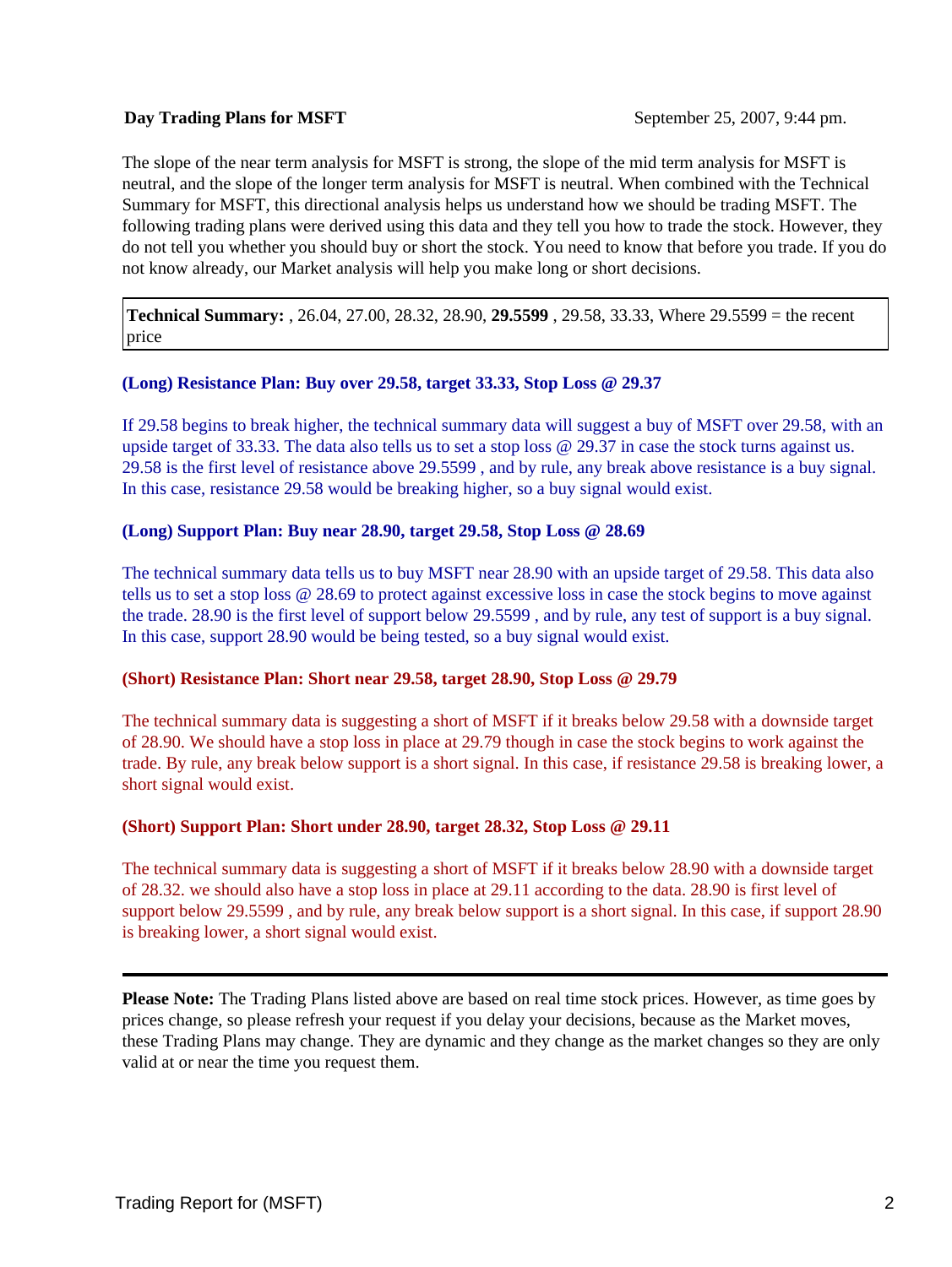#### **Swing Trading Plans for MSFT:** September 25, 2007, 9:44 pm.

The slope of the mid term analysis for MSFT is neutral, and the slope of the longer term analysis for MSFT is neutral. When combined with the Technical Summary for MSFT, this directional analysis helps us understand how we should be trading MSFT. The following trading plans were derived using this data and they tell you how to trade the stock. However, they do not tell you whether you should buy or short the stock. You need to know that before you trade. If you do not know already, our Market analysis will help you make long or short decisions.

**Technical Summary:** 26.04, 27.00, 28.29, **29.5599** , 29.58, 33.33, Where 29.5599 = the recent price

#### **(Long)Resistance Plan: Buy over 29.58, target 33.33, Stop Loss @ 29.32**

If 29.58 begins to break higher, the technical summary data will suggest a buy of MSFT over 29.58, with an upside target of 33.33. The data also tells us to set a stop loss @ 29.32 in case the stock turns against us. 29.58 is the first level of resistance above 29.5599 , and by rule, any break above resistance is a buy signal. In this case, resistance 29.58 would be breaking higher, so a buy signal would exist.

#### **(Long)Support Plan: Buy near 28.29, target 29.58, Stop Loss @ 28.03**

The technical summary data tells us to buy MSFT near 28.29 with an upside target of 29.58. This data also tells us to set a stop loss @ 28.03 to protect against excessive loss in case the stock begins to move against the trade. 28.29 is the first level of support below 29.5599 , and by rule, any test of support is a buy signal. In this case, support 28.29 would be being tested, so a buy signal would exist.

#### **(Short) Resistance Plan: Short near 29.58, target 28.29, Stop Loss @ 29.84**

The technical summary data is suggesting a short of MSFT if it breaks below 29.58 with a downside target of 28.29. We should have a stop loss in place at 29.84 though in case the stock begins to work against the trade. By rule, any break below support is a short signal. In this case, if resistance 29.58 is breaking lower, a short signal would exist.

# **(Short) Support Plan: Short under 28.29, target 27.00, Stop Loss @ 28.55**

The technical summary data is suggesting a short of MSFT if it breaks below 28.29 with a downside target of 27.00. we should also have a stop loss in place at 28.55 according to the data. 28.29 is first level of support below 29.5599 , and by rule, any break below support is a short signal. In this case, if support 28.29 is breaking lower, a short signal would exist.

**Please Note:** The Trading Plans listed above are based on real time stock prices. However, as time goes by prices change, so please refresh your request if you delay your decisions, because as the Market moves, these Trading Plans may change. They are dynamic and they change as the market changes so they are only valid at or near the time you request them.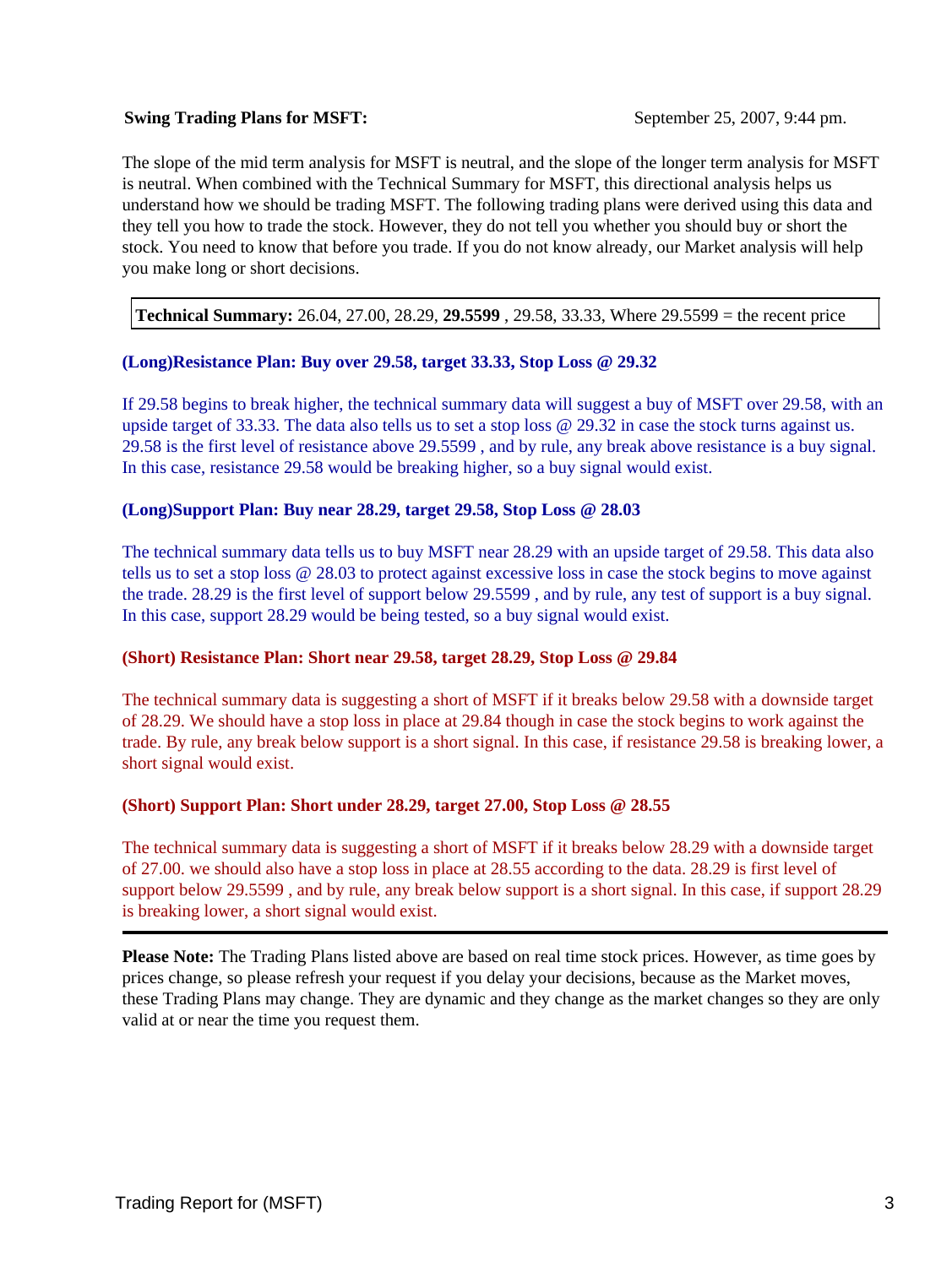#### **Long Term Trading Plans for MSFT:** September 25, 2007, 9:44 pm.

The slope of the longer term analysis for MSFT is neutral. When combined with the Technical Summary for MSFT, this directional analysis helps us understand how we should be trading MSFT. The following trading plans were derived using this data and they tell you how to trade the stock. However, they do not tell you whether you should buy or short the stock. You need to know that before you trade. If you do not know already, our Market analysis will help you make long or short decisions.

**Technical Summary:** 26.04, **29.5599** , 29.56, 33.33, Where 29.5599 = the recent price

#### **(Long) Support Plan: Buy near 26.04 target 29.56 stop loss @ 25.78.**

The technical summary data tells us to buy MSFT near 26.04 with an upside target of 29.56. This data also tells us to set a stop loss @ 25.78 to protect against excessive loss in case the stock begins to move against the trade. 26.04 is the first level of support below 29.5599 , and by rule, any test of support is a buy signal. In this case, support 26.04 would be being tested, so a buy signal would exist.

#### **(Long) Resistance Plan: Buy over 29.56, target 33.33, stop loss @ 29.3.**

If 29.56 begins to break higher, the technical summary data will suggest a buy of MSFT over 29.56, with an upside target of 33.33. The data also tells us to set a stop loss @ 29.3 in case the stock turns against the trade. 29.56 is the first level of resistance above 29.5599 , and by rule, any break above resistance is a buy signal. In this case, resistance 26.04 would be breaking higher, so a buy signal would exist.

#### **(Short) Support Plan: Short under 26.04 target n/a stop loss @ 26.3.**

The technical summary data is suggesting a short of MSFT if it breaks below 26.04, But there is no current downside target from the summary table. This tells us that we should hold this position until either a revised target is generated, which usually occurs at the open of the next session, or until this position has been stopped. We should have a stop loss in place at 26.3 according to the data. 26.04 is the first level of support below 29.5599 , and by rule, any break below support is a short signal. In this case, if support 26.04 is breaking lower, a short signal would exist.

#### **(Short) Resistance Plan: Short near 29.56 target 26.04 stop loss @ 29.82.**

The technical summary data is suggesting a short of MSFT as it gets near 29.56 with a downside target of 26.04. We should have a stop loss in place at 29.82 though. 29.56 is the first level of resistance above 29.5599 , and by rule, any test of resistance is a short signal. In this case, if resistance 29.56 is being tested, so a short signal would exist.

**Please Note:** The Trading Plans listed above are based on real time stock prices. However, as time goes by prices change, so please refresh your request if you delay your decisions, because as the Market moves, these Trading Plans may change. They are dynamic and they change as the market changes so they are only valid at or near the time you request them.